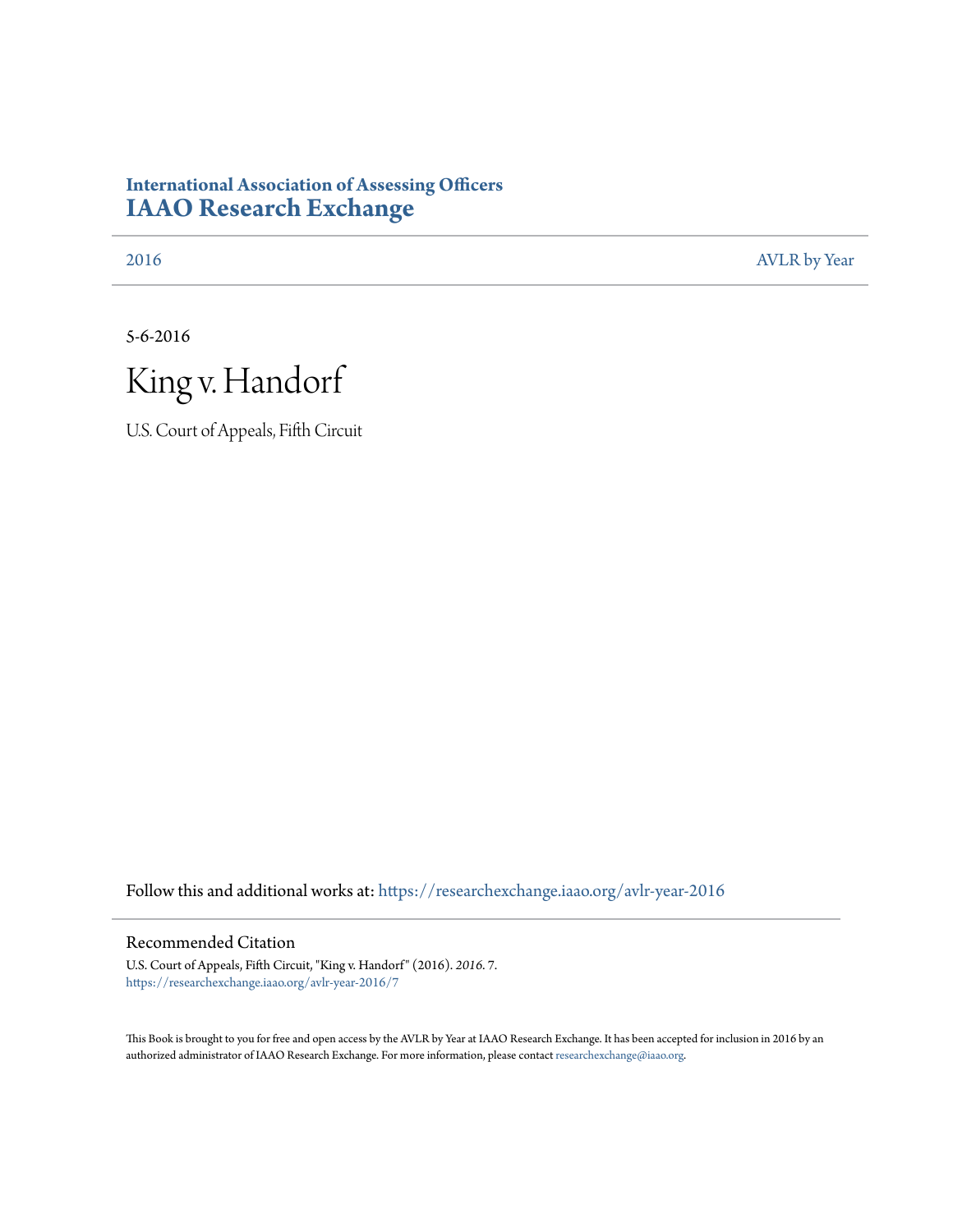# **IN THE UNITED STATES COURT OF APPEALS FOR THE FIFTH CIRCUIT**

No. 15-30630

United States Court of Appeals Fifth Circuit **FILED**

CARY KING; MELBA IRELAND KING,

Plaintiffs - Appellees

Lyle W. Cayce Clerk

May 6, 2016

v.

LLOYD G. HANDORF,

Defendant - Appellant

Appeal from the United States District Court for the Western District of Louisiana

Before DAVIS, SOUTHWICK, and COSTA, Circuit Judges. LESLIE H. SOUTHWICK, Circuit Judge:

Cary and Melba King own two properties in LaSalle Parish, Louisiana. After the Kings challenged a substantial increase in the taxes on these parcels, the Parish sent two tax assessors to inspect the property. The Kings claim the inspection was conducted in a manner that violated their constitutional rights. We conclude the defendant inspector, Lloyd Handorf, is entitled to qualified immunity. We therefore REVERSE and RENDER.

FACTUAL AND PROCEDURAL BACKGROUND

Cary and Melba King own two properties in LaSalle Parish, Louisiana, that include residential homes, a chicken farm, an office, a workshop, and a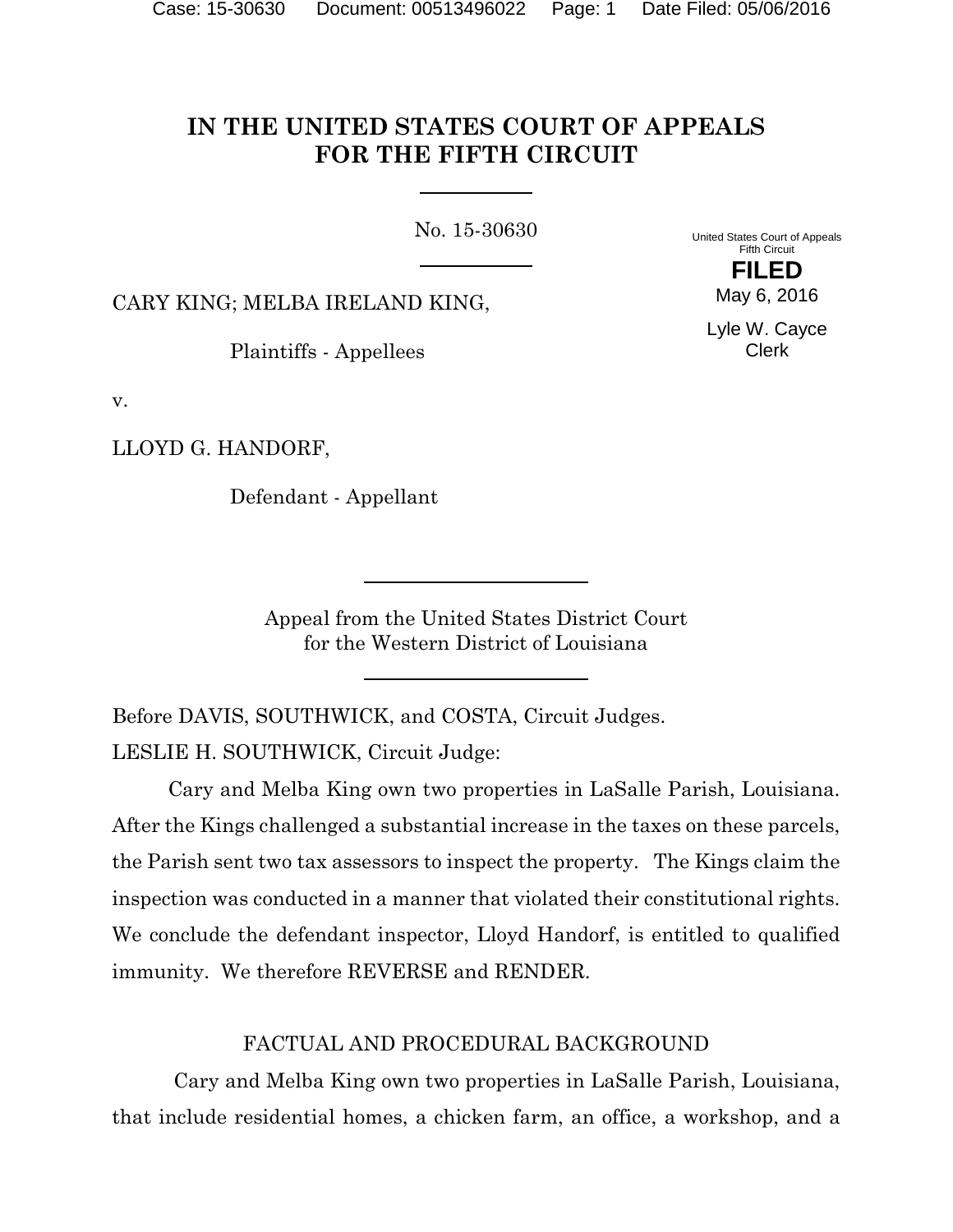l

## No. 15-30630

pool house. Apparently, the properties are across a road from each other. In 2010, the Kings were notified that their properties were subject to a 59% and 44% *ad valorem* tax increase due to a reassessment by the LaSalle Parish Tax Assessor's Office. The Kings appealed to the Board of Review for Tax Assessments, which reduced the increases. Aron Johnson, the LaSalle Parish Tax Assessor, appealed that decision to the Tax Commission, which then reinstated the initial increase.

After the Board of Review reduced the increase but before the Tax Commission reinstated it, the Tax Commission sent two of its employees, Bill Johnson and Lloyd Handorf, to the Kings' properties. Melba knew the Commission would be sending appraisers. Sometime in late 2011, Handorf and Johnson appeared at the Kings' properties.<sup>[1](#page-2-0)</sup> They knocked on the door to the office on one of the properties. Melba answered and the assessors identified themselves as employees from the Tax Commission there to do an appraisal. Melba offered to accompany them on a tour of her property, but they declined her offer. She placed no limits on their access, and, as she testified in a deposition, "offered to go with them, to walk with them."

During the appraisal, the assessors walked around the property and viewed or measured several items, including a workshop that Melba argues was not under the tax protest. Melba also requested that the assessors evaluate several items, such as two breakages in the wall to her house. Melba testified the appraisal took approximately one hour. The appraisers never entered the Kings' house. Toward the end of the appraisal, Melba claims she saw Handorf "put[] his hands to either side of his face," as if cupping his eyes to shield them from light, and peer into the bathroom and kitchen of her house

<span id="page-2-0"></span><sup>&</sup>lt;sup>1</sup> Melba testified that Handorf had inspected and appraised her property before. There is no evidence or allegation of any misconduct in these prior appraisals.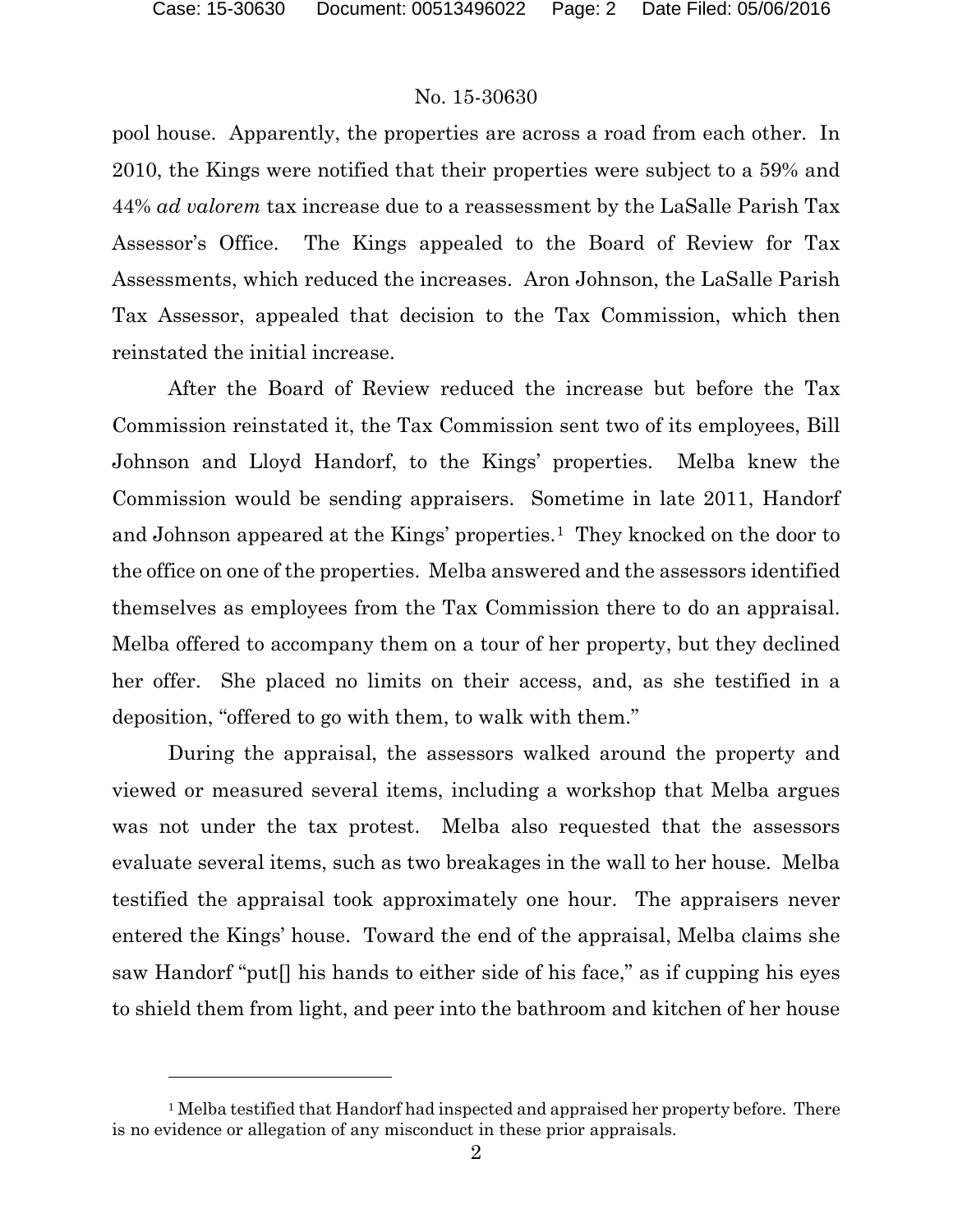through the glass. Melba did not like the visual intrusion, saw also that the appraisers were measuring the workshop, and decided to order them to leave. After a brief argument, the assessors left. Thereafter, Melba noticed the door to the pool house was ajar. She inferred the assessors must have opened the door because the door is usually closed.

The Kings filed suit in Louisiana state court against defendants Aron Johnson, Jimmy Dean (the previous LaSalle Parish Tax Assessor), the Tax Commission, and Lloyd Handorf.[2](#page-3-0) The Kings claimed violations of their state and federal constitutional rights, including their Fourth Amendment rights. The defendants removed to federal district court and filed for summary judgment, raising qualified immunity as an affirmative defense for Handorf. After supplemental briefing, the district court determined that Handorf was not entitled to qualified immunity because he had exceeded the scope of his consent and therefore violated the Kings' Fourth Amendment rights. The district court denied him summary judgment. Handorf appeals.

### DISCUSSION

## *I. Jurisdiction*

l

Under 28 U.S.C. § 1291, we have jurisdiction to review "final decisions of the district courts." Denials of summary judgment are ordinarily not final decisions that can be reviewed. *Kinney v. Weaver*, 367 F.3d 337, 346 (5th Cir. 2004). Even so, Section 1291 jurisdiction exists over appeals from denials of qualified immunity based on pure questions of law. *Id*. The district court denied Handorf qualified immunity because it determined there was evidence

<span id="page-3-0"></span><sup>2</sup> The Kings claim there was political retribution behind this incident. Melba ran and lost against Dean, the former LaSalle Parish Tax Assessor, for that office. Johnson, the current Tax Assessor, was openly endorsed by Dean when Johnson ran to succeed Dean. Melba opposed Dean, but also opposed Johnson. Melba alleges her property taxes were increased as a result of political retribution exacted by Dean and Johnson.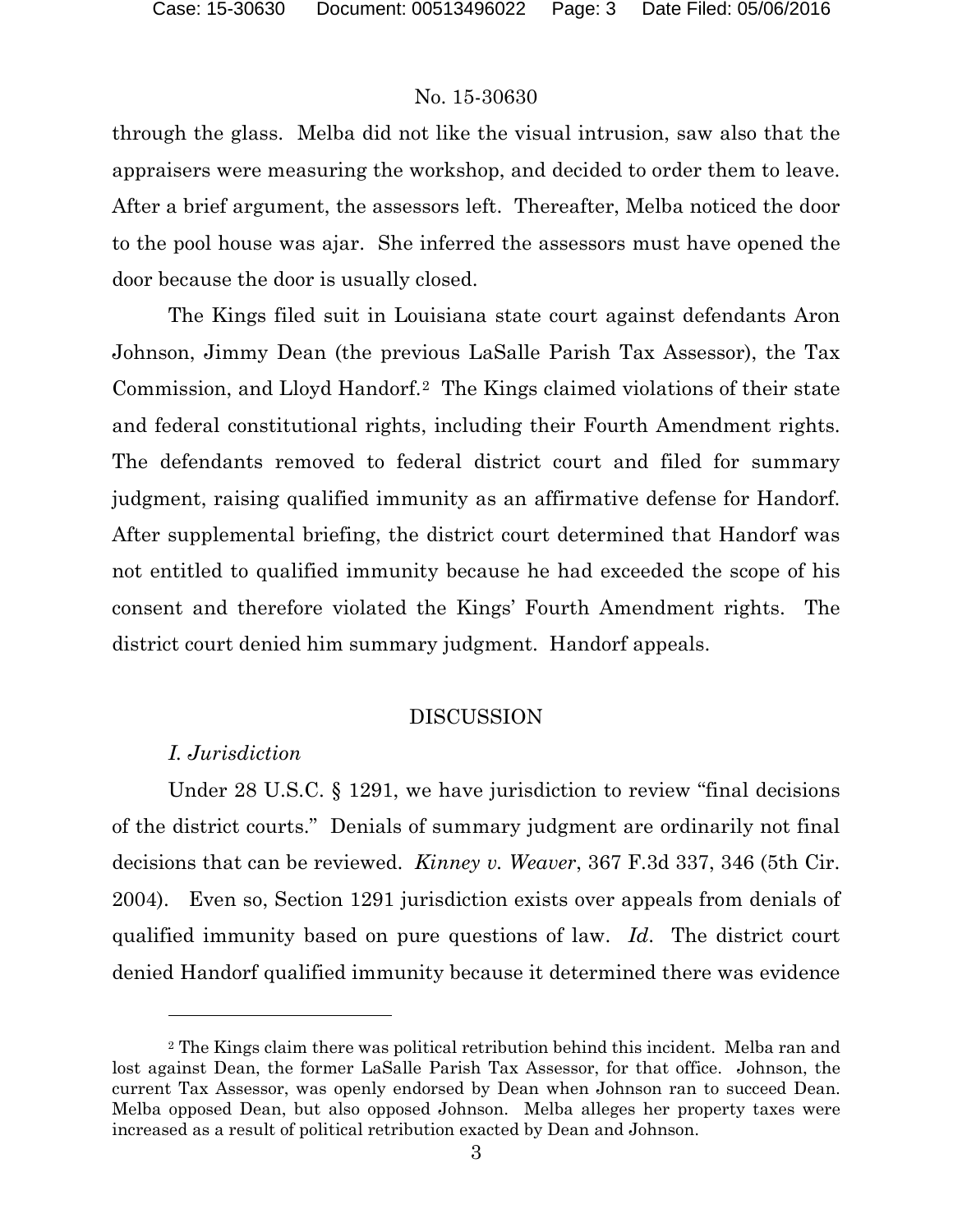he violated the Fourth Amendment. While there is a factual dispute as to whether Handorf opened the pool house door, the district court assumed Handorf had done so for purposes of the summary judgment motion. We have before us the issue of whether the district court made a legal error in denying qualified immunity. We therefore "can simply take, as given, the facts that the district court assumed when it denied summary judgment for that (purely legal) reason." *Johnson v. Jones*, 515 U.S. 304, 319 (1995). We also have jurisdiction over the legal issues of whether factual disputes are material. *See Short v. West*, 662 F.3d 320, 325 (5th Cir. 2011). We give *de novo* review to the legal issues relating to qualified immunity. *Id*.

# *II. Qualified Immunity*

"The doctrine of qualified immunity protects government officials from civil damages liability when their actions could reasonably have been believed to be legal." *Morgan v. Swanson*, 659 F.3d 359, 370 (5th Cir. 2011). It is an affirmative defense; once properly raised by the defendant, the "plaintiff has the burden to negate the assertion of qualified immunity." *Collier v. Montgomery*, 569 F.3d 214, 217 (5th Cir. 2009). To establish that qualified immunity does not apply, the Kings must prove Handorf "[(1)] violated a statutory or constitutional right, and (2) that the right was 'clearly established' at the time of the challenged conduct." *Morgan*, 659 F.3d at 371. "Courts of appeal are free to decide which of the two prongs of the qualified immunity analysis to address first. . . . The second prong is satisfied only if 'the state of the law at the time of the incident provided fair warning to the defendants that their alleged [conduct] was unconstitutional.'" *Cass v. City of Abilene*, 814 F.3d 721, 728 (5th Cir. 2016) (citations omitted) (quoting *Tolan v. Cotton*, 134 S. Ct. 1861, 1866 (2014)).

Summary judgment should be awarded "if the movant shows that there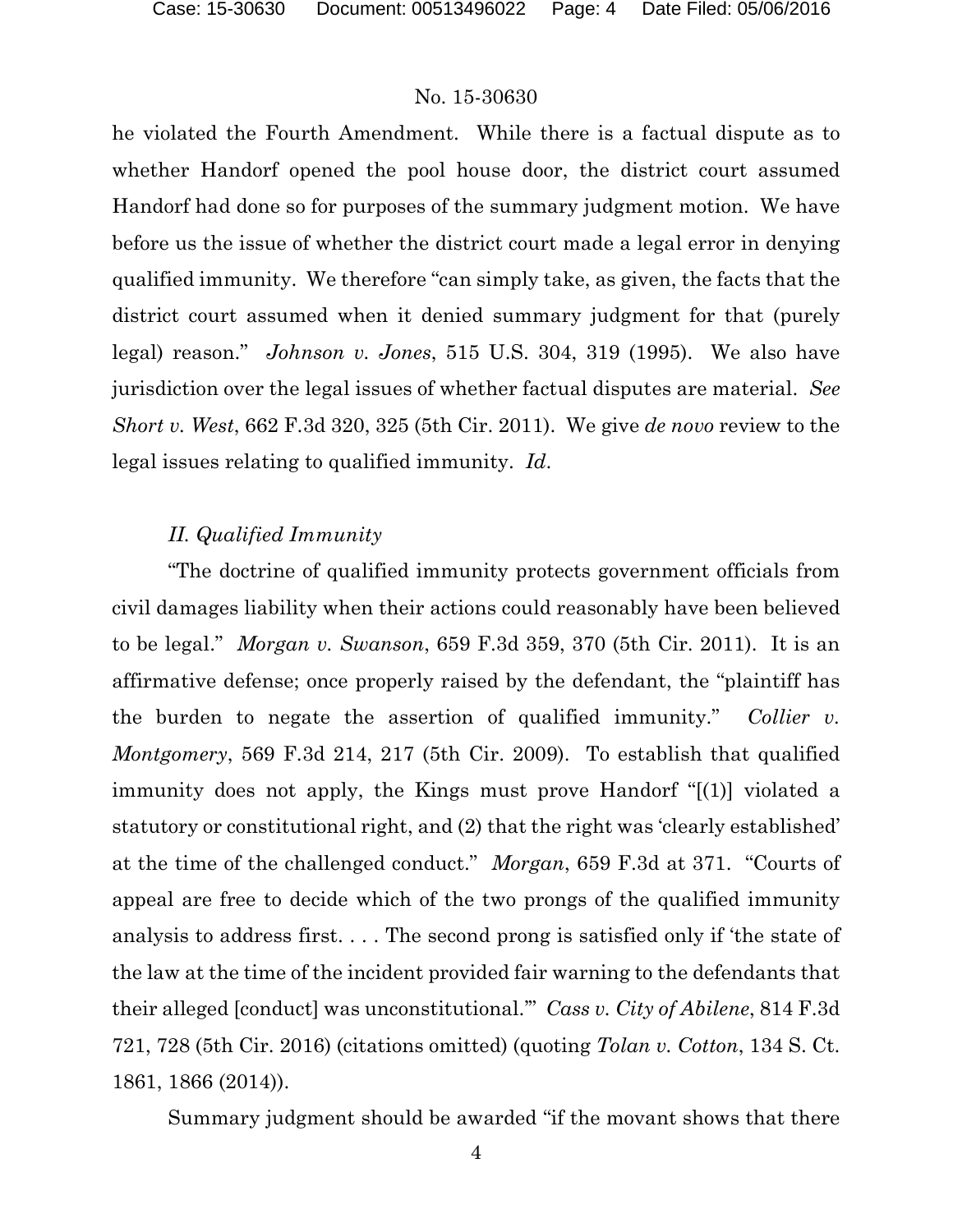$\overline{a}$ 

### No. 15-30630

is no genuine dispute as to any material fact and the movant is entitled to judgment as a matter of law." FED. R. CIV. P. 56(a). "'A good-faith assertion of qualified immunity alters the usual summary judgment burden of proof', shifting it to the plaintiff to show that the defense is not available*.*" *Cass*, 814 F.3d at 728 (quoting *Trent v. Wade*, 776 F.3d 368, 376 (5th Cir. 2015)). "The plaintiff must rebut the defense by establishing that the official's allegedly wrongful conduct violated clearly established law and that genuine issues of material fact exist regarding the reasonableness of the official's conduct." *Gates v. Tex. Dep't of Protective & Regulatory Servs.*, 537 F.3d 404, 419 (5th Cir. 2008). "To negate a defense of qualified immunity and avoid summary judgment, the plaintiff need not present 'absolute proof,' but must offer more than 'mere allegations.'" *Manis v. Lawson*, 585 F.3d 839, 843 (5th Cir. 2009).

The district court determined Handorf failed both prongs, that is, he violated the Kings' Fourth Amendment rights and these rights were clearly established at the time the appraisal occurred. Specifically, the district court determined that while Handorf had consent to conduct a tax appraisal, he exceeded this consent by: (1) being on the curtilage; (2) peering into the windows; and (3) opening the pool house door.

It is true that "the Fourth Amendment protects the curtilage of a house." *United States v. Dunn*, 480 U.S. 294, 300 (1987). Therefore, an intrusion by government officials into a house or its curtilage may be a Fourth Amendment search.[3](#page-5-0) *Florida v. Jardines*, 133 S. Ct. 1409, 1414−15 (2013). Certainly, Handorf entered the property and curtilage. Consent, however, would render

<span id="page-5-0"></span><sup>&</sup>lt;sup>3</sup> Handorf argues that if any "search" occurred in this case, it was an "administrative" search. The Kings do not dispute this characterization. The precise contours of an administrative search are unclear. *See* Eve Brensike Primus, *Disentangling Administrative Searches*, 111 COLUM. L. REV. 254, 312 n.15 (2011) (noting different definitions on what constitutes an administrative search). Because our resolution of this case does not depend on this categorization, we need not address it further.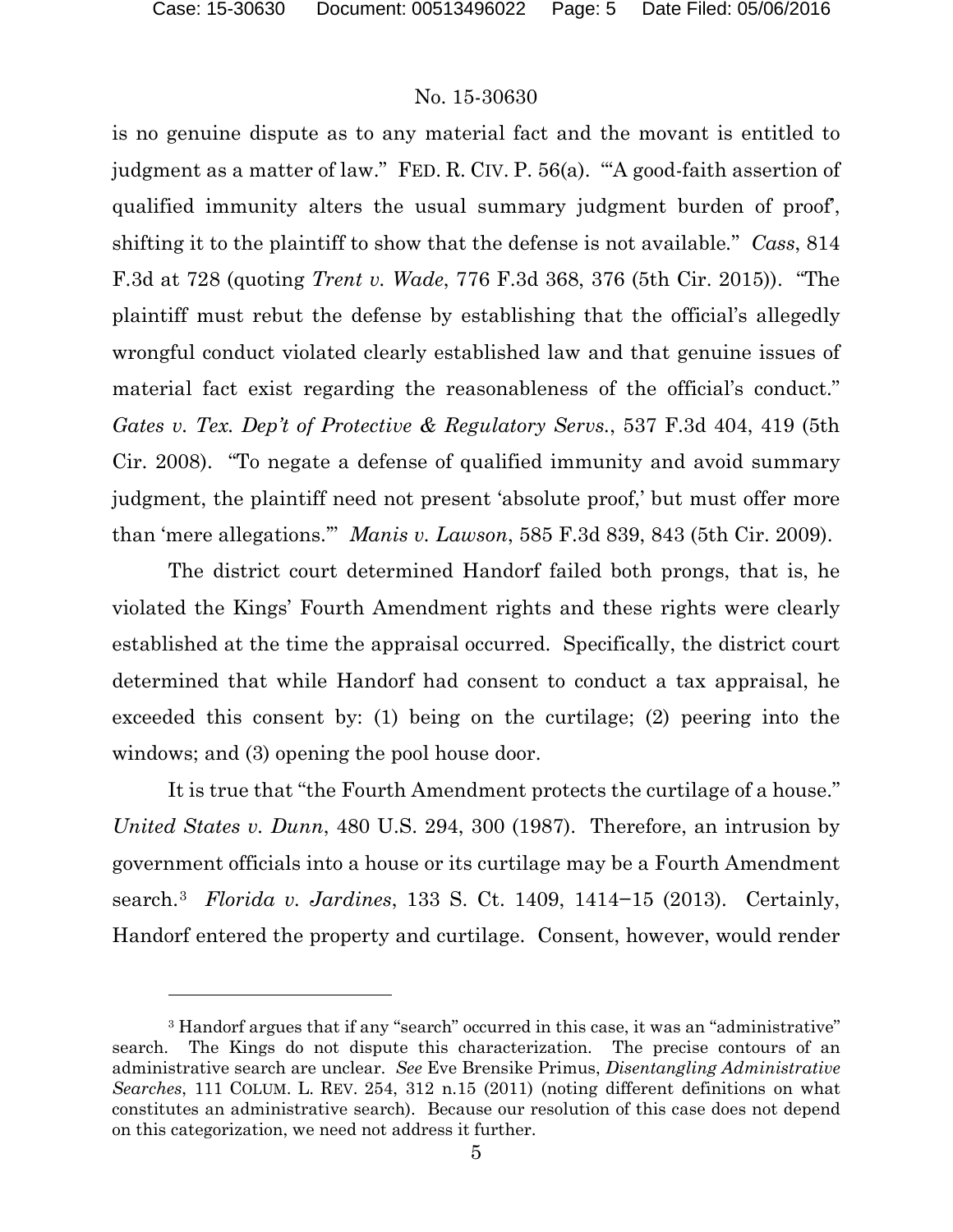Handorf's alleged search reasonable under the Fourth Amendment. *Schneckloth v. Bustamonte,* 412 U.S. 218, 219 (1973). Consent can be given implicitly through a person's actions. *See United States v. Scroggins*, 599 F.3d 433, 441−43 (5th Cir. 2010). Finally, the "standard for measuring the scope of . . . consent under the Fourth Amendment is that of 'objective' reasonableness — what would the typical reasonable person have understood by the exchange between" the individuals? *Florida v. Jimeno*, 500 U.S. 248, 250−51 (1991).

It is uncontroverted that Melba consented to an appraisal. Therefore, as the district determined, Handorf had the consent to take actions consistent with that of a tax appraisal. The principal Fourth Amendment question in this case is whether Handorf exceeded the scope of the consent when conducting the appraisal, and whether those actions constituted an unreasonable search. To resolve this question, we must determine what the scope of permissible action is in a tax appraisal.

There is no guidance within our circuit regarding the actions a tax appraiser may take in an assessment. Further, other than conclusory allegations, the Kings have not identified the proper course of conduct for a tax appraiser. Three cases from our sister circuits, however, support that Handorf's actions did not constitute a search under the Fourth Amendment.

In one case, the Sixth Circuit held that a tax assessor who intruded onto the curtilage of a home had not conducted a search. *Widgren v. Maple Grove Twp.*, 429 F.3d 575, 585–86 (6th Cir. 2005). There, the assessor walked onto the property, passed "no trespassing" signs, then intruded on the curtilage while conducting a consent-less assessment. *Id*. at 581−82. The Sixth Circuit, while recognizing the intrusion on the curtilage was ill-advised, nonetheless determined it was not a search because the assessor relied on "naked-eye observations unaided by technological enhancements," "did not touch, enter, or look into the house," was there solely for a tax assessment and not for any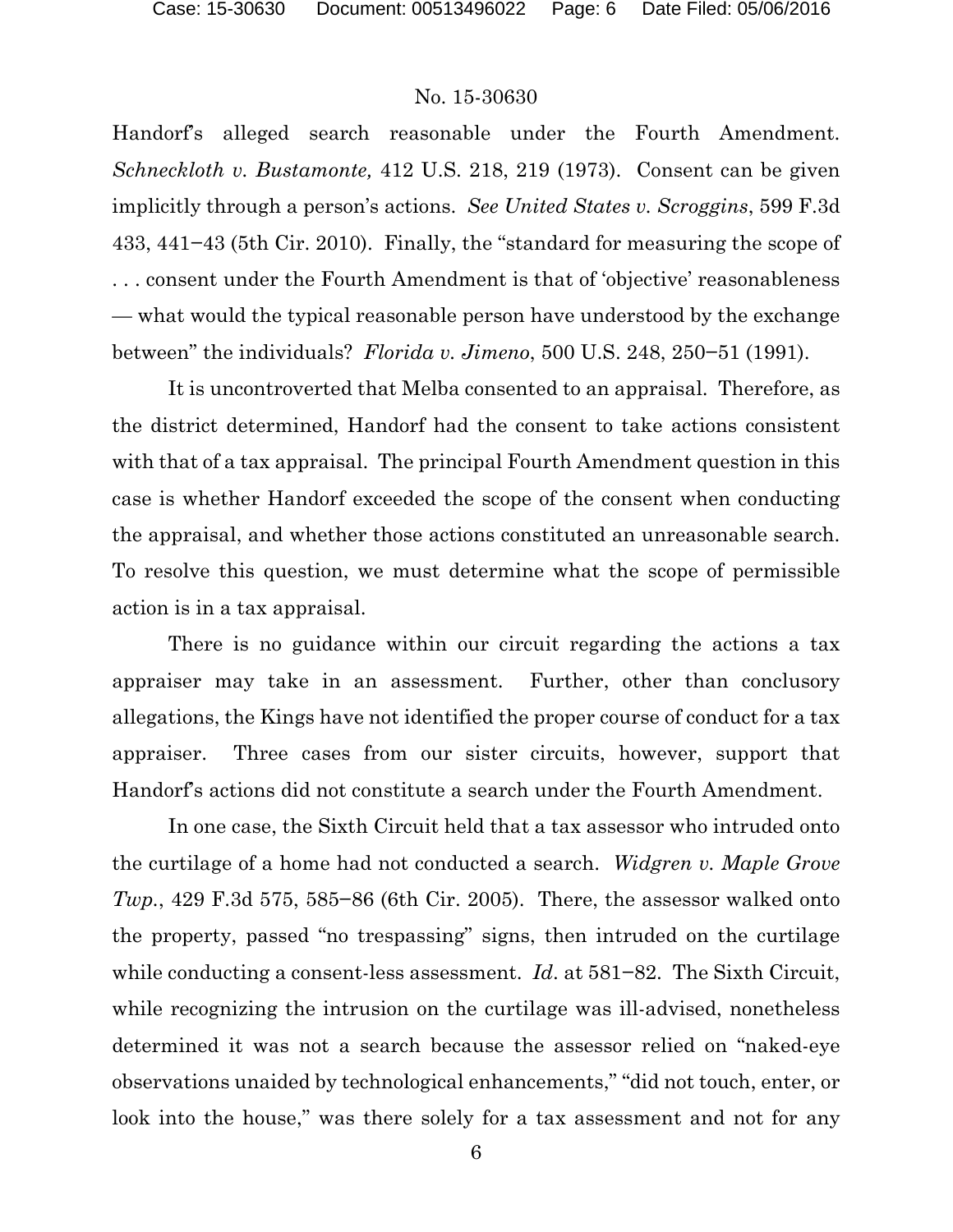"dirty business," and undertook an "administrative [instead of a criminal] investigation." *Id*. at 581−86. Consequently, the assessor's actions were not "unduly intrusive," even though he entered onto the curtilage, in light of the reasons he was there for and the methods used in his investigation. *Id*. at 585.

The only difference in the actions Handorf took in comparison to the assessor in *Widgren* is that Handorf allegedly looked inside the home and opened the pool house door. There is no indication, though, that Handorf was on the property for improper reasons that had no nexus to his legitimate administrative goals. Indeed, Handorf had consent to be on the property, unlike the assessor in *Widgren*.

In another case, the Sixth Circuit again held that no search took place. *Taylor v. Mich. Dep't of Nat. Res.*, 502 F.3d 452 (6th Cir. 2007). In *Taylor*, a conservation officer saw tracks leading up to a house and was concerned there might be a trespasser. *Id*. at 454. He went up to the house, which was unoccupied, passed two "No Trespassing" signs, "peered into the windows of the home and garage, shielding his eyes from the daytime sun with cupped hands, and . . . rattled the doorknobs of the home and garage." *Id*. The Sixth Circuit again found it relevant that the officer used "limited methods of observation" and that "the purpose of his conduct . . . [was] protective" instead of "investigat[ing] suspected wrongdoing." *Id*. at 456−57. If an officer can enter the curtilage, rattle door knobs, and peer inside a home, without the consent of the homeowners, and his actions still do not constitute a Fourth Amendment search, then it is likely that Handorf's actions here do not constitute a search either.

Finally, we examine a decision from the Fourth Circuit where a search was deemed to have occurred. *Covey v. Assessor of Ohio Cty.*, 777 F.3d 186 (4th Cir. 2015). There, a West Virginia tax assessor went to a home despite that no-trespassing signs were posted and the owners were absent; he found